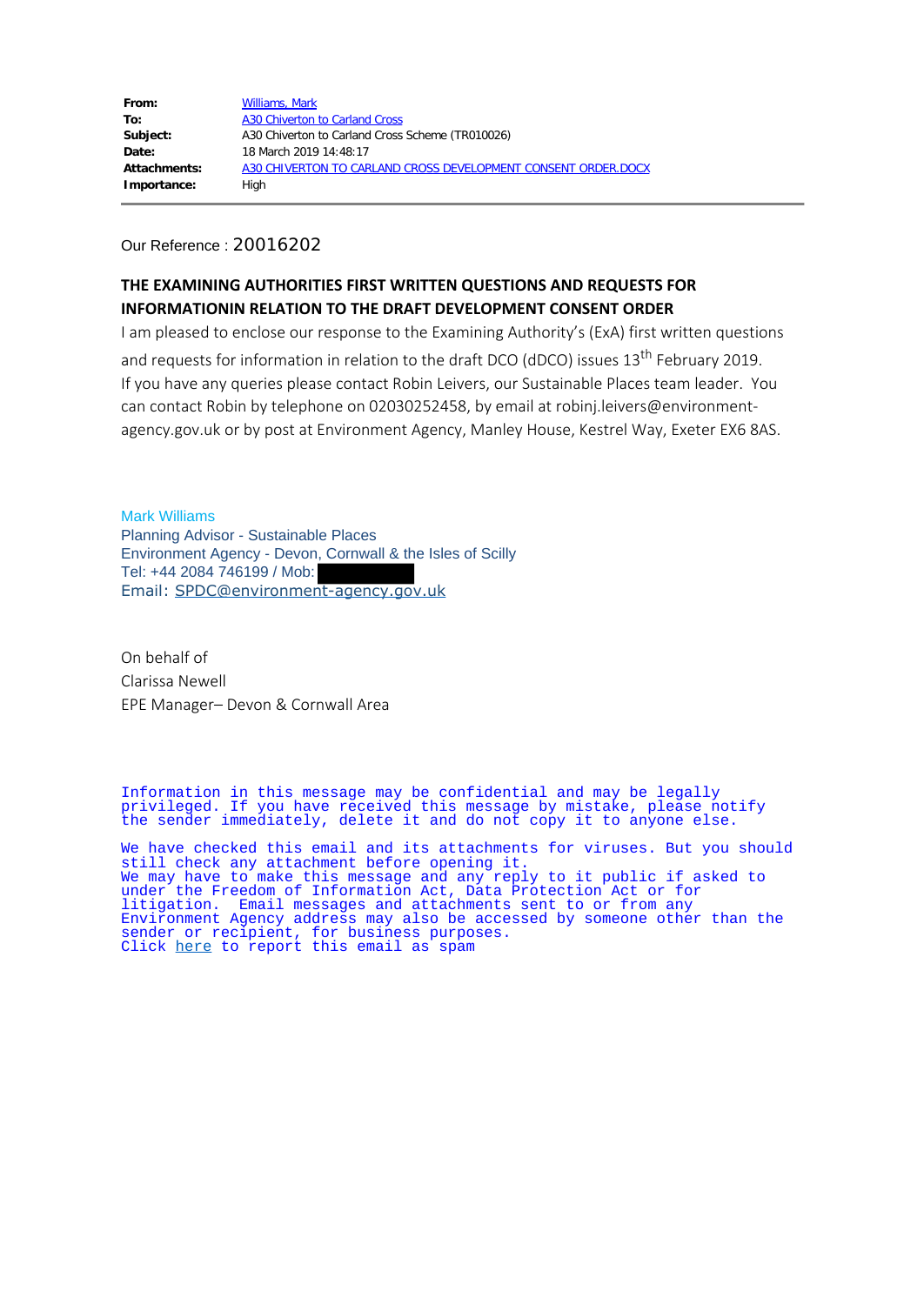# **A30 CHIVERTON TO CARLAND CROSS DEVELOPMENT CONSENT ORDER –**

# **THE EXAMINING AUTHORITIES FIRST WRITTEN QUESTIONS AND REQUESTS FOR INFORMATIONIN RELATION TO THE DRAFT DEVELOPMENT CONSENT ORDER**

I am pleased to enclose our response to the Examining Authority's (ExA) first written questions and requests for information in relation to the draft DCO (dDCO) issues 13<sup>th</sup> February 2019.

If you have any queries please contact Robin Leivers, our Sustainable Places team leader. You can contact Robin by telephone on 02030252458, by email at robinj.leivers@environment-agency.gov.uk or by post at Environment Agency, Manley House, Kestrel Way, Exeter EX6 8AS.

# Yours faithfully



Clarissa Newell

EPE Manager– Devon & Cornwall Area

# **Question 1.0.3**

A Statement of Common Ground has been signed and returned to the consultants working on behalf of Highways England in accordance with the request in question number 1.0.3.

## **Question 1.5.12**

In respect of the first part of question 1.5.12 we are of the view that the applicant is best placed to comment on the limits of deviation. We considered the limits of deviation during recent consultation and are of the view that they are of little significance from our perspective. We consider it appropriate to leave the decision to the SoS as to whether the wording sufficiently safeguards against any changes to the DCO made through this article without a formal change to the DCO being requested.

## **Question 1.5.21**

We consider that this question does not apply to us. Given that the disapplication of our permitting regime is not being sought the time limits in our permitting regime will apply as normal.